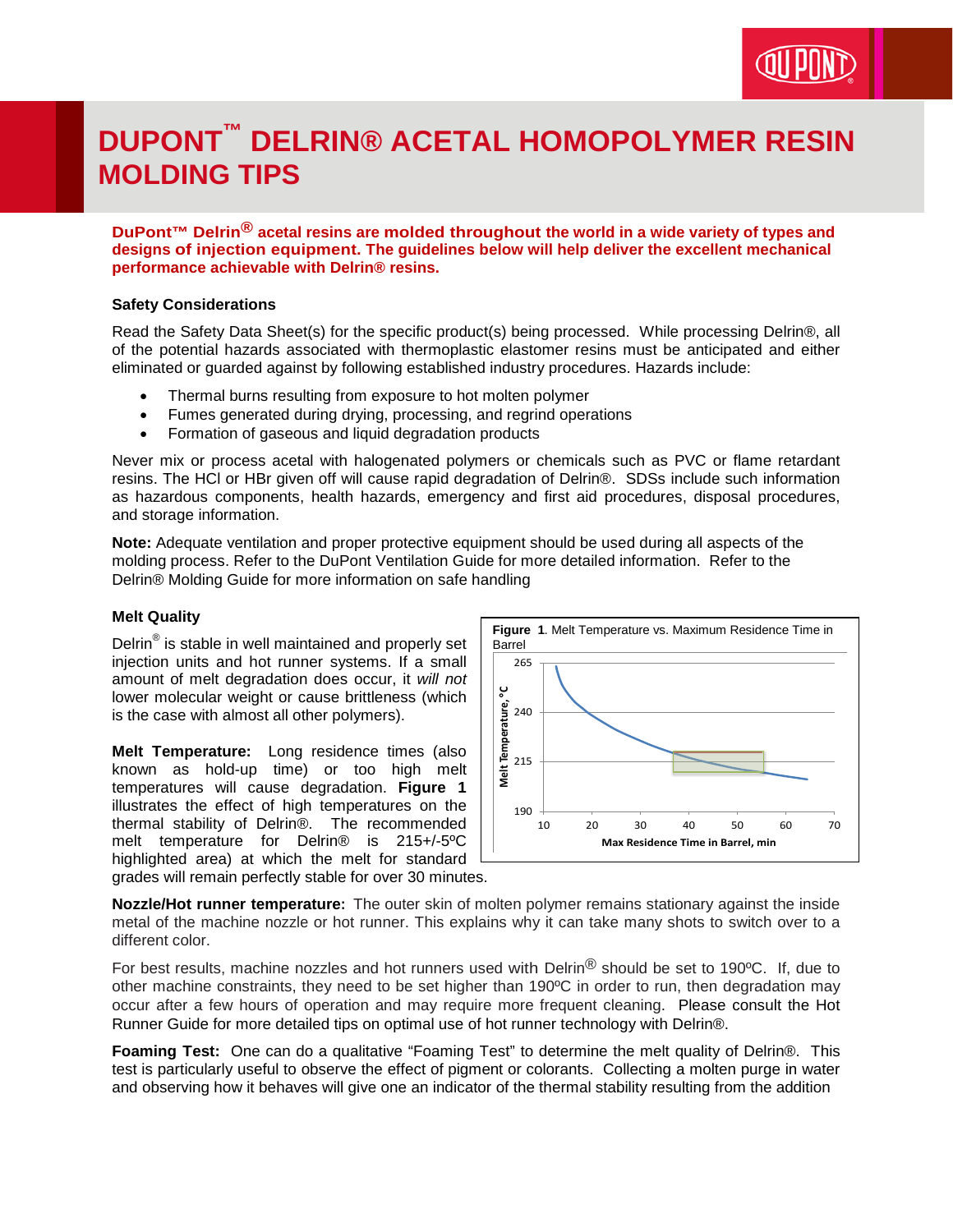of the pigment or colorant. A good molten melt that has no gas bubbles is denser (**Figure 2**) and will sink when molten. A degraded melt has gas bubbles in it and will float when molten.

When coloring Delrin® with a masterbatch pigment, selection can have a big influence on melt quality and

a few pigments and additives in masterbatches are known to cause melt degradation in Delrin®. Their use should be avoided. A resin that foams when molten may quickly cause mold deposit and may also accelerate screw deposit which can lead to black speck contamination. Consult your DuPont representative on appropriateness of a masterbatch for use with Delrin®.

### **Optimal Packing**

**The high crystallinity of Delrin®**  compensation of **volume drop during solidification. To prevent the generation of voids and control shrinkage, the gate and runner should be large enough to allow the addition feed of resin during the packing time.**

**Theory:** Delrin® is one of the most crystalline of the semi- crystalline thermoplastics (at almost 60% crystallinity). As a consequence, as shown in **Figure 3**, the difference between its melt density (1.17 g/cc) and its solid density (1.42 g/cc) is

relatively high (18%). In other words, the crystallization (solidification) of the polymer leads to a large volume drop. This drop should be compensated by the injection of additional molten resin into the mold cavity, during the entire packing time to produce a solid part and without voids and uncontrolled shrinkage. In addition, at the end of a correctly set and efficient packing phase, Delrin® does not need further cooling time as the whole part is crystallized and solid.

**Packing Time:** However, care should be taken to ensure that the maximum part weight corresponds

**Figure 2.** Cross-sections of Thermally Destabilized Melt Purge Caused by Progressively Incompatible Colorants. Appearance degrades from the acceptable matte finish of crystallization voids to the unacceptable large shiny voids caused by degradation gases.





to the optimum packing time for the part thickness at the gate (**Figure 4**). It is important to note that the relationship between optimum packing time and part thickness is not linear. As the part thickness increases, the packing time per millimeter also increases (**Figure 5**).

**Gate Design:** To achieve maximum part weight, there are some fundamental differences in gate and **runner design versus those used for amorphous materials. While the major risk of a bad process with** amorphous materials is over-packing, with semi-crystalline materials it is the problem of under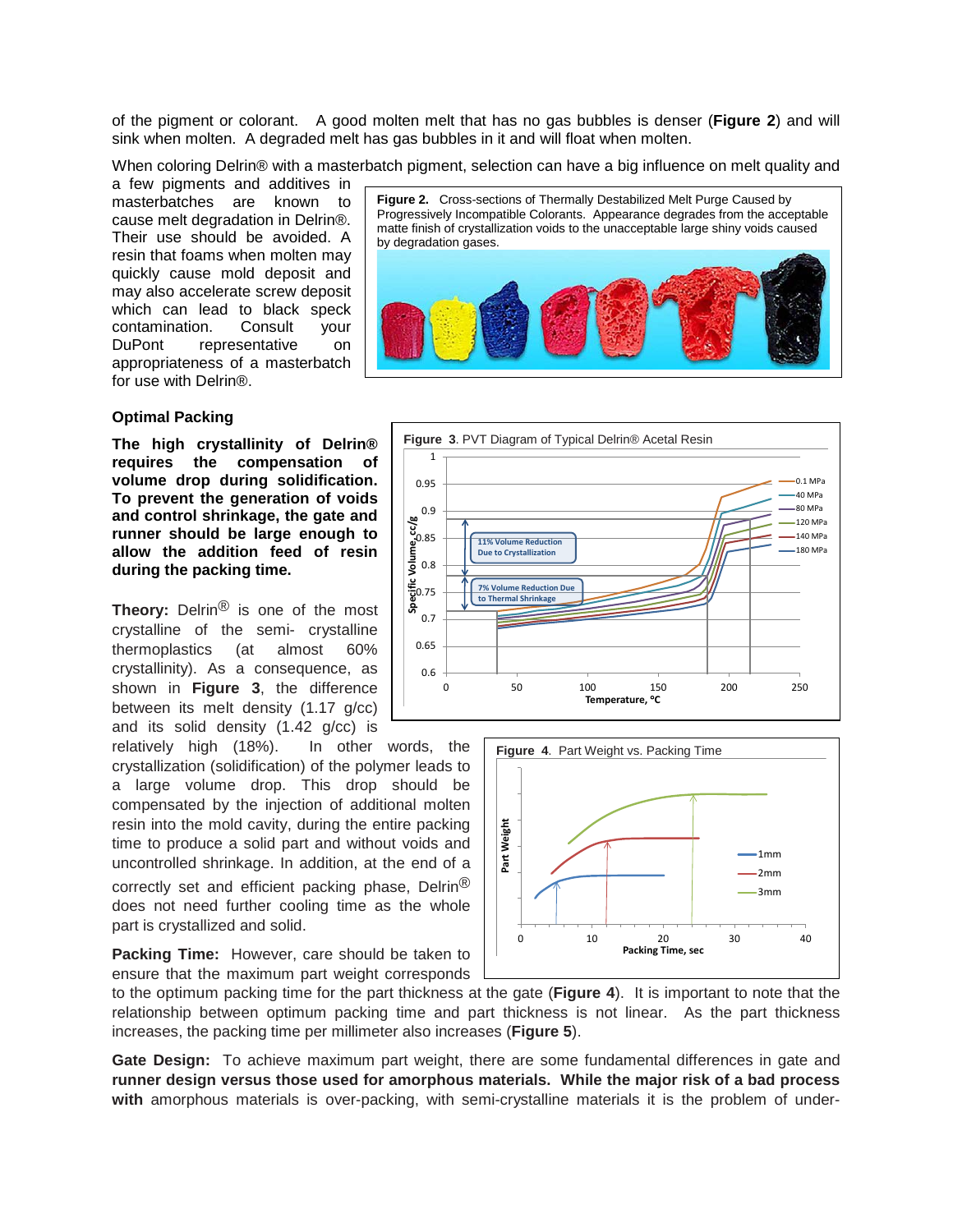packing, which causes excessive shrinkage. **Figure 6** below shows the difference between a tunnel gate (left) and a conical gate (right). For semi-crystalline materials like Delrin® the tunnel gate is appropriate. In a conical gate, which is appropriate for amorphous resins, Delrin® would crystallize in the narrow tip before packing is complete in the part. Poor packing results in poor mechanical performance (by up to 30%), warpage, and uncontrolled shrinkage.

For suitability with Delrin® and most highly crystalline materials, the tunnel gate system on the left in **Figure 6** illustrates the following key design criteria:

- Position gate in thickest area of the part.
- Diameter of the gate "d" must be at least half the part thickness, "T".
- The length of the gate must be shorter than 0.8 mm (0.03 in) to prevent<br>premature gate freezing during premature gate freezing during packing.
- Diameter "D" of the tunnel next to the gate must be at least the part thickness "T"+1mm.





### **Dimensional Precision**

### **Eject the part hot and let it cool outside of the mold. An adequate packing time will secure both part performance and dimensional consistency from shot to shot.**

**Theory:** Amorphous materials require short packing times, but long cooling time before ejection. This can lead to longer total cycle time compared to Delrin®. As shown above, the high crystallinity of Delrin® requires continuous feeding of molten resin to fully pack-out the part during the crystallization phase (11% volume) shown in **Figure 3**. The PVT diagram also shows a thermal shrinkage phase during which a further 7% volume reduction (~2% linear dimensions) also occurs. In order to obtain even shrinkage and avoid deformation, the part must be allowed to shrink evenly, without constraints, during cooling—this is best achieved by ejecting the part from the cavity as soon as possible after pack-out allowing it to cool slowly in air. We recommend ejecting onto a conveyor before transferring into a bulk package. Ejecting into a box or bag directly will result in a temperature gradient through the height of the container and may result in dimensional differences. This sequence also leads to a shorter overall cycle time vs. amorphous

materials. Note, that in the event of different thicknesses throughout the part, if crystallization is compensated for by an efficient packing phase, the level of thermal shrinkage will be independent of the thickness of the part.

**Example:** The part shown in **Figure 7** is used for wear and friction testing, for which it must be as dimensionally precise as possible. The part was molded and measured under varying conditions. An optimum packing time of 15 seconds (highest part